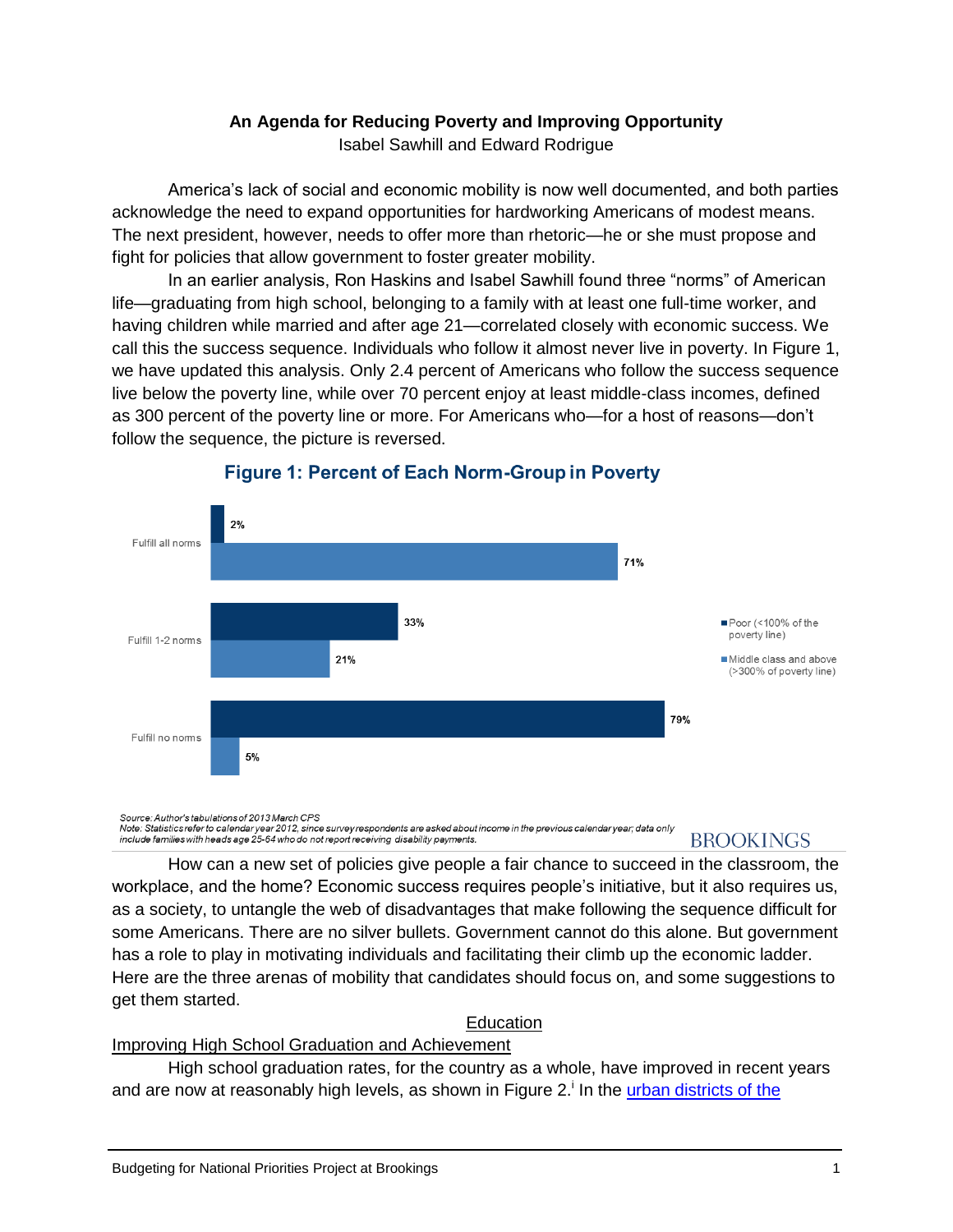[nation's 50 largest metropolitan areas](http://www.americaspromise.org/sites/default/files/legacy/bodyfiles/Cities_In_Crisis_Report_2009.pdf) however, only 59 percent of students that started high school in 2005 graduated four years later; in the suburbs, the figure was 77 percent. Figure 3 shows the urban-suburban graduation gap in the ten largest cities by population, plus Cleveland and Baltimore (two major cities with some of the largest gaps) for comparison. The next president will need to address these areas of concentrated poverty (which have migrated to the suburbs as well) to further improve educational achievement.



# Figure 2: Average 4-Year Graduation Rate for Public

Source: National Center for Education Statistics

**BROOKINGS** 



#### Figure 3: Urban and Suburban Graduation Rates Within Metro **Areas**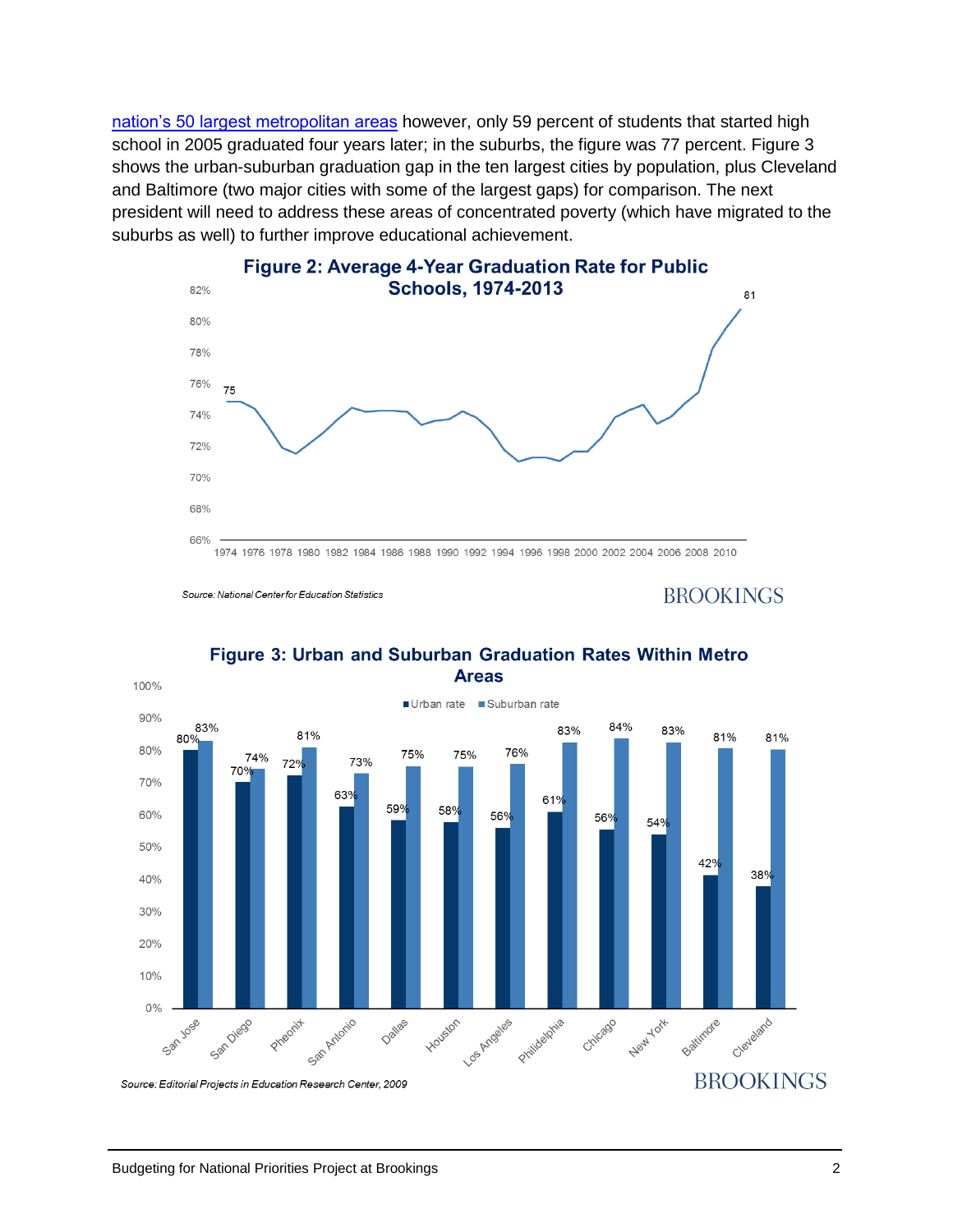A high school diploma is no guarantee that students have learned the skills needed for a career or for college. Twenty percent of all college freshmen in 2008 had to take at least one [remedial course.](http://nces.ed.gov/pubs2013/2013013.pdf) [Only 26 percent](http://www.act.org/research/policymakers/cccr14/pdf/CCCR14-NationalReadinessRpt.pdf) of ACT test-takers in 2014 met college readiness benchmarks in English, reading, math, and science.

How do we help students complete high school with the skills needed to pursue their goals? Raising graduation rates will require not just new kinds of high schools, but investment in children at all stages of life: home visiting, early childhood education, and new efforts in the primary grades. <sup>ii</sup> Home visiting programs improve parenting and connect families to adequate medical care. The effects ripple well into adolescence.<sup>iii</sup> Similarly, [research suggests that low](http://www.nber.org/papers/w20659)[cost interventions,](http://www.nber.org/papers/w20659) like providing parents with books and texting them reminders to read to their children, can have substantial effects on child literacy skills.

The evidence around preschool expansions is [somewhat mixed,](https://my.vanderbilt.edu/tnprekevaluation/files/2013/10/August2013_PRI_Kand1stFollowup_TN-VPK_RCT_ProjectResults_FullReport1.pdf) but we should experiment further and evaluate the results. Any successful initiative must pay for well-trained teachers, small classes, and proven curriculum; programs should [target low-income children,](http://www.brookings.edu/about/projects/bpea/latest-conference/2013-fall-cascio-preschool-education) who stand to benefit most.

Sustaining early gains requires renewed investment in elementary and middle schools. Success for All (SFA) and Social-Emotional Learning (SEL) are examples of [proven models](http://aer.sagepub.com/content/44/3/701) that improve elementary school performance through greater individual attention and innovative curriculum.

With respect to high school, several reforms have proven effective. Specific examples include Small Schools of Choice and Career Academies. Small Schools of Choice (SSC) was an initiative started in 2002 in New York City to replace large, troubled public schools with schools that have about 100 students per grade. Using a lottery-based evaluation, the research group **MDRC** found that SSCs increased average graduation rates by almost 10 percentage points, from 62 to 72 percent—at lower cost per graduate. That's equivalent to 44 percent of the graduation gap between white students and students of color in New York.

Career Academies (CA) is a model developed nearly 40 years ago that has been adopted by more than 8,000 schools today. It gives students smaller classes and more personalized instruction, but it combines these elements with technical curriculum and apprenticeship opportunities with local employers. MDRC studied nine CA programs across the country. Eight years after graduating from high school, participating young men earned an [average of \\$361 more per month](http://www.mdrc.org/publication/career-academies-long-term-impacts-work-education-and-transitions-adulthood) relative to the control group men.

Expanding these kinds of effective programs would substantially narrow the opportunity gap and, based on increased tax revenue and reduced use of the social safety net, would almost surely pass a cost-benefit test from the perspective of the taxpayer. The next president should expand these programs, or similar ones, with rigorous evidence of effectiveness. Improve Post-Secondary Education

Although our analysis suggests that high school graduation combined with full-time work can keep most people out of poverty, some postsecondary education is increasingly vital for employment and earnings. Presidential candidates should present ideas on how to help young people from poor families attend and graduate from post-secondary institutions. An initial problem is that the nation's tax-based educational financing programs are not focused on the neediest. The Pell program, which provides grants to low-income post-secondary students, on the other hand, is relatively well targeted; most spending goes towards students who would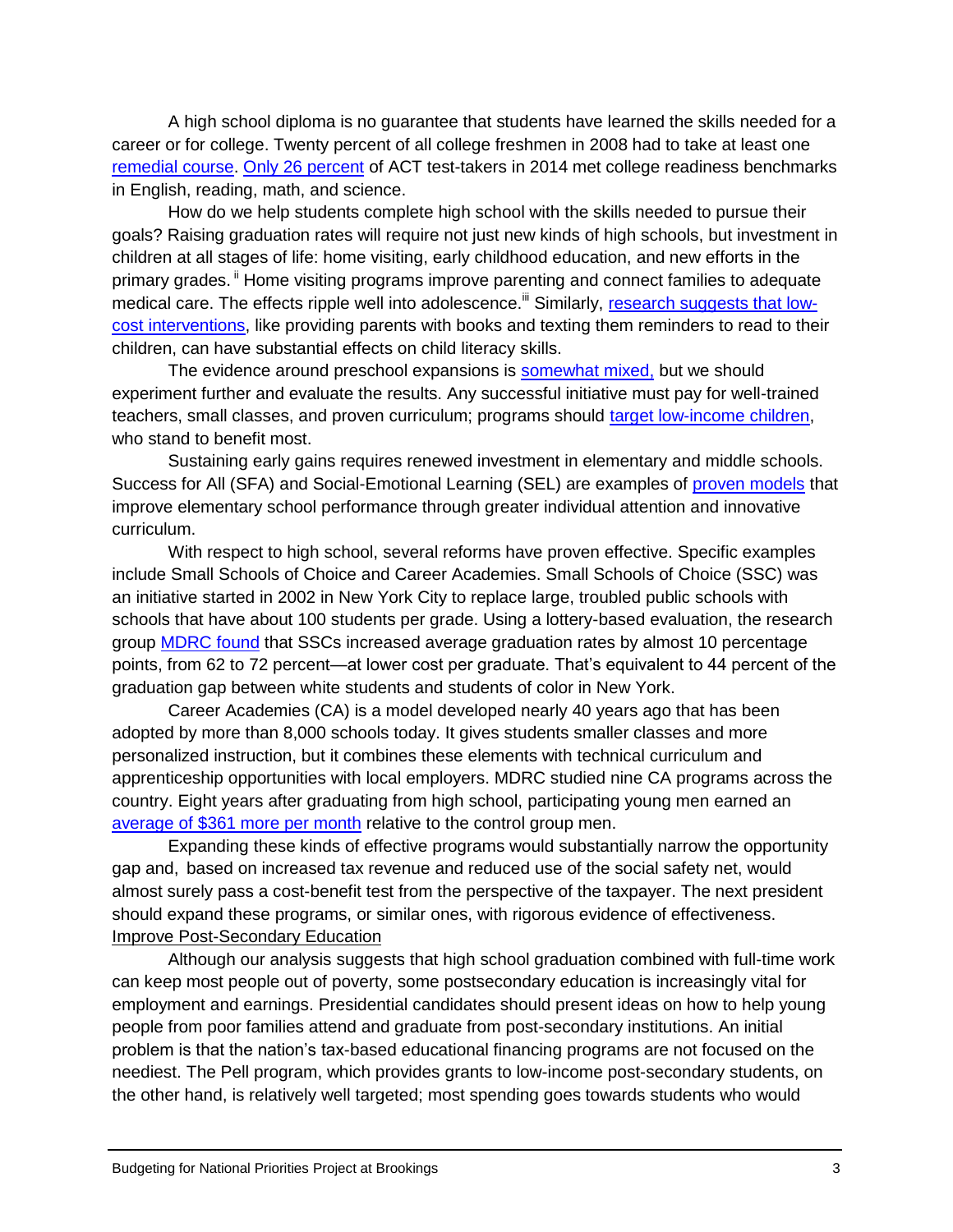otherwise struggle to attend college. A new president could reduce education-related tax breaks for the well-off and use the savings to increase the maximum Pell grant, which covers 30 percent of the average cost of attending a public 4-year college, [a record-low share.](http://trends.collegeboard.org/student-aid) Similarly, the Free Application for Federal Student Aid (FAFSA) form is unnecessarily complicated; it could be reduced to two questions—adjusted gross income and attendance status—to radically [simplify the process](http://www.brookings.edu/research/papers/2007/02/education-dynarski) and to provide cash-strapped families with an immediate estimate of the aid they can expect.

Finally, if we're going to increase income-targeted aid and participation, we need to spend smarter; college financial assistance could be tied to performance both in high school and in college. The principle is to provide assistance conditional on an individual's willingness to study hard, and [some research suggests](http://www.mdrc.org/sites/default/files/pbs_what_have_we_learned.pdf) this would have a modest effort-inducing effect as well. In most Northern European countries (whose high school students routinely out-score U.S. students on international assessments), college attendance is more heavily subsidized than in the U.S. but also more conditional on a student's academic performance and college readiness.

Another option is to give more generous state and federal funding to schools with higher graduation rates and greater enrollment of low-income students. Ohio, Indiana, and Tennessee, among other states, have moved in this direction.<sup>iv</sup> In a similar vein, institutions could be made to pay part of their students' defaulted federal loans back to the government—another way to hold schools accountable for poor student outcomes.<sup>v</sup>

#### Working Full Time

Of the three pillars (education, work, family), working full-time is by far the most important for reducing poverty, and every candidate needs to have concrete jobs proposals. Closing the jobs gap (the difference in work rates between lower and higher income households) [has a huge effect](http://www.brookings.edu/views/papers/sawhill/20010522.pdf) on the number of people in poverty, even if the new workers hold low-wage jobs. [An analysis by Sawhill and Karpilow](http://www.brookings.edu/research/papers/2013/07/01assisting-low-income-families-sawhill) shows that nearly a fifth of nonelderly household heads in the bottom third of the income distribution did not work at all in 2011. When asked why they weren't working, male household heads gave a variety of answers, but only 31 percent said it was because they couldn't find work. Among female household heads, that proportion was 20 percent. Nearly a third of non-working heads lived in households with no reported income that year (suggesting that they had savings or received help from others), while 58 percent relied mostly on government programs such as unemployment insurance and public assistance. Using simulations based on the March Current Population Survey, we found that work-based interventions had the largest effect on income for families in the bottom-third of the income distribution.

At the individual level, work connects people to mainstream institutions, helps them learn new skills, provides structure to their lives, and provides a sense of self-sufficiency and selfrespect.

At the aggregate level, work is one of the most important engines of economic growth. The addition of immigrants and of women to the labor force over the past half-century has fueled GDP growth and the rise in our collective standard of living.

Much of the recent decline in labor force participation can be attributed to the aging of the population (see Figure 4). Another portion is due to a lack of adequate demand (cyclical effects). The third element is a residual that may reflect growing structural unemployment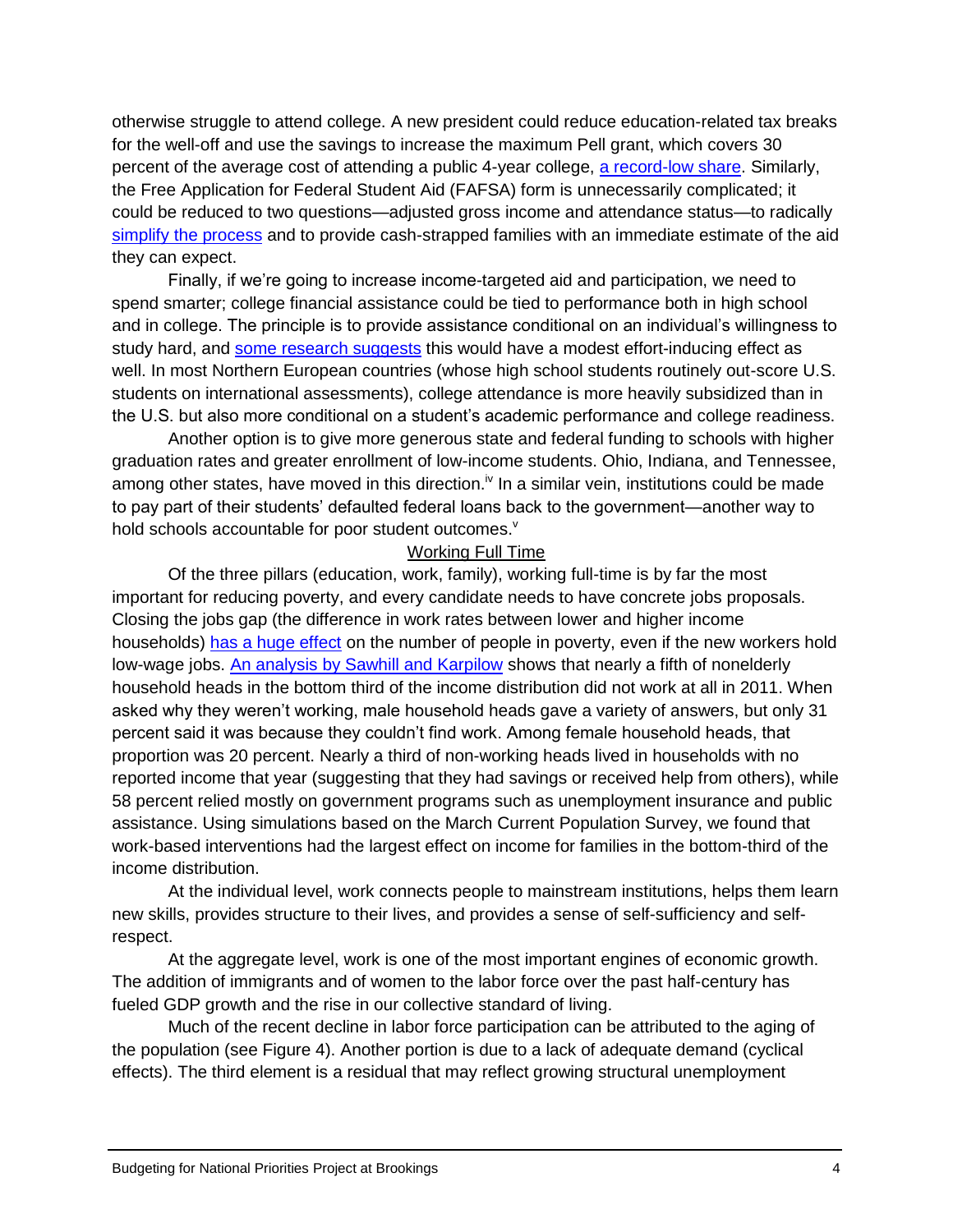related to the deterioration of skills and experience or the failure of education and training to keep pace with the rising demand for skilled workers.



**Figure 4: Labor Force Participation Decomposition** 

Source: Executive Office of the President, "The Labor Force Participation Rate Since 2007: Causes and Policy Implications" (Washington: EOP, July 2014).

Here are four ways the presidential candidates might propose to get more people working. First, nothing is more important for reducing poverty than maintaining full employment. Using data from 1979 to 2011, Jared Bernstein of the Center on Budget and Policy Priorities, and Dean Baker of the Center for Economic and Policy Research, [find that](http://www.brookings.edu/research/papers/2014/03/getting-back-to-full-employment) workers at the 20<sup>th</sup> percentile of the wage distribution receive a 10 percent wage increase for every 10 percent decrease in the unemployment rate. Many of these lower-wage workers are marginally attached to the labor market. A full employment economy pulls them into jobs and allows them to build work histories and skills.

There is considerable uncertainty about the "natural rate of unemployment"—the rate beyond which stimulative monetary or fiscal policy would only create more inflation. The experience of the late 1990s—when wages rose at the bottom of the distribution in response to a falling unemployment rate—suggests how much could be achieved with a more stimulative set of labor market policies.

On monetary policy, the Federal Reserve should not undermine the recovery out of a misplaced fear that inflation is just around the corner. Inflation creates some inefficiencies, can feed on itself, and harms creditors and those on fixed incomes. However, the risks of too little stimulus are greater than the risks of too much, because in the face of a new recession both monetary and fiscal policy would have little leeway to restore economic growth in today's lowinterest and high debt environment.

On the fiscal front, most economists agree that we need short-run stimulus when the unemployment rate is high and longer-term restraint aimed at reducing the ratio of debt to GDP. Today's low-interest environment represents a rare opportunity for government to borrow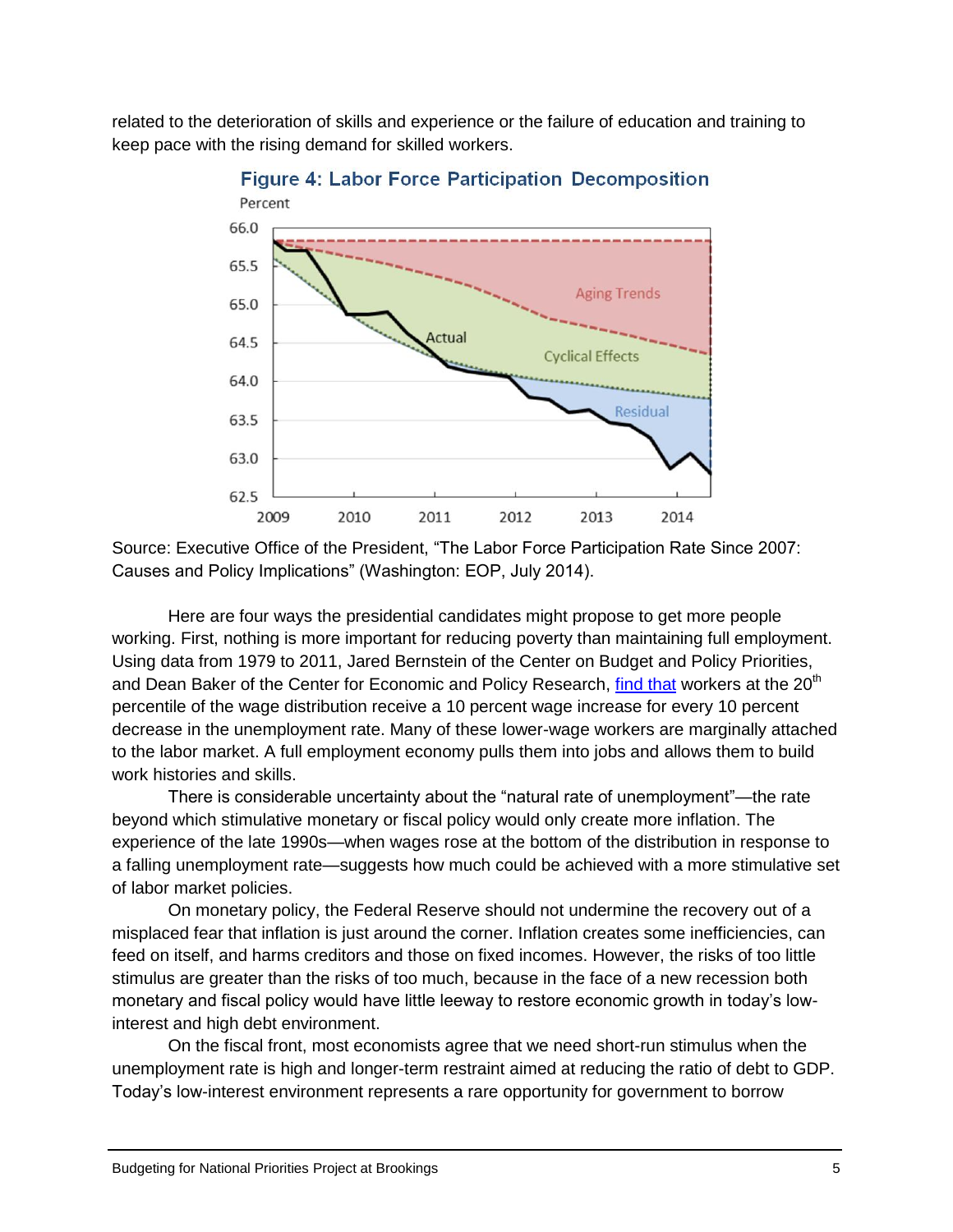cheaply and invest in physical capital projects, like a smarter energy grid, that would [boost](http://www.brookings.edu/~/media/Projects/BPEA/Spring%202012/2012a_DeLong.pdf)  [employment](http://www.brookings.edu/~/media/Projects/BPEA/Spring%202012/2012a_DeLong.pdf) and provide other social returns. Similarly, the president should invest in the nation's human capital and in basic research, after decades of falling investment (see Figure 5).



Figure 5: Federal Investment Spending as % of GDP, 1962-2014

Note: Includes total investment outlays for major public physical capital, R&D, education, and training; includes both military and nonmilitary spending.

# **BROOKINGS**

A second set of policies the presidential candidates could propose would be making work pay. Perhaps the most important policy here is to raise the minimum wage and increase the EITC. [A proposal by Sawhill and Karpilow](http://www.brookings.edu/research/papers/2014/01/30-raising-minimum-wage-redesigning-eitc-sawhill) would raise the EITC for families with very young children, eliminate the marriage penalty, and redirect some benefits from larger to smaller families and to single individuals. These provisions both incentivize work and encourage marriage and responsible child bearing. A reform with these elements—combined with an increase in the minimum wage to \$10.10—would reduce poverty by seven percentage points at virtually no cost to the government because a higher minimum wage reduces reliance on public programs. We could also provide an EITC bonus to those who work full-time as a way to encourage more hours of work; [the UK has done this with some success.](https://www.gov.uk/government/uploads/system/uploads/attachment_data/file/329203/ifs-laboursupply.pdf)

A second-earner deduction would also make work more rewarding by softening the blow of child care costs and other work-related expenses that affect two-earner households, while encouraging marriage.

A third policy for getting more people working is to make it easier for Americans to work and raise families. The next president needs to provide more childcare assistance and paid leave. For the average single mother with a child under age 5, [out-of-pocket childcare expenses](http://www.hamiltonproject.org/files/downloads_and_links/child_care_credit_ziliak.pdf) constituted 16 percent of family earnings over the period from 2012 to 2013. When these costs are mitigated, [many mothers respond](http://research.upjohn.org/cgi/viewcontent.cgi?article=1086&context=up_workingpapers) by entering the labor force.

Currently, our tax system tries to cover some child care expenses through the Child and Dependent Care Tax Credit (CDCTC). But because the [credit is non-refundable,](http://www.taxpolicycenter.org/briefing-book/key-elements/family/child-care-subsidies.cfm) much of the money goes towards families with incomes between \$100,000 and \$200,000 (see Figure 6). Making the CDCTC refundable and capping it at \$100,000 in income would make the program more equitable and facilitate low-income parents' labor force participation at little to no cost above current spending on the CDCTC.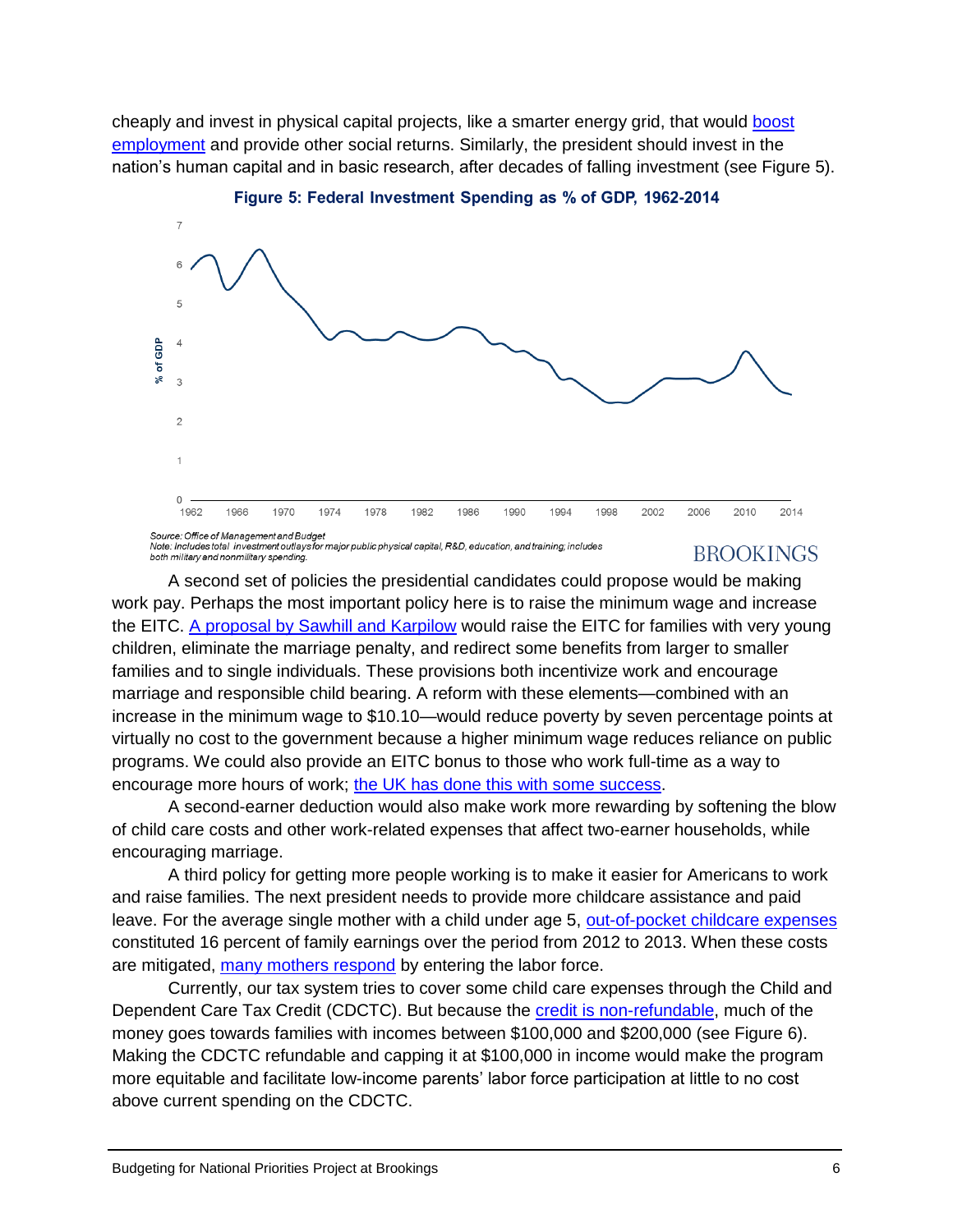Meanwhile, the U.S. is the only advanced country that does not provide paid family leave as a matter of national policy. In 2011, only 11 percent of private-sector workers had access to [paid family leave.](http://www.nationalpartnership.org/research-library/work-family/expecting-better.pdf) The three states that have shown the way here—California, New Jersey, and Rhode Island—can serve as models for the rest of the country. Critics contend that paid leave will impose costs on employers, impede hiring, and reduce women's incentive to work. Yet 90 percent of employers surveyed after California's paid family leave law was implemented said it had either a positive or neutral effect on productivity, profit, morale, and costs. Subsequent research found that women were more likely to take leave during the first 6 months after birth, but by nine months the law increased the probability that a new mother worked by 5 to 6 percentage points, because some [California mothers were less likely to quit their jobs](http://www.dol.gov/asp/evaluation/reports/PaidLeaveDeliverable.pdf) and more likely to return to their old employer after giving birth.



# **Figure 6: Distribution of Child and Dependent Care Tax Credit**

Source: Urban-Brookings Tax Policy Center Table T14-0084

# **BROOKINGS**

Finally, there will always be some people who want to work and can't find jobs—even when the economy is at full employment. They may have a prison record, the wrong skills, or be new entrants to the job market. For people who can't find a job on their own, the presidential candidates should consider transitional job programs that provide subsidized low-wage work in either the public or the private sector.

[Evaluations of these programs](http://www.acf.hhs.gov/sites/default/files/opre/tj_09_paper_embed.pdf) have a mixed record of success, but some promising models stand out. Florida's "Back to Work" program, for example, employed roughly 5,600 lowincome people (mostly parents) from 2009 to 2010, by placing them directly into subsidized jobs in the private sector.  $A$  quasi-experimental study found that these individuals earned an average of \$2,000 more in the year after the program ended than a comparison group.

And earnings are only one metric of success; a 2004-2005 work program for ex-convicts in New York City reduced recidivism among recently released individuals by 16 to 22 percent. Because incarceration is so expensive, [the program more than paid for itself,](http://www.urban.org/sites/default/files/alfresco/publication-pdfs/1001362-Transitional-Jobs-for-Ex-Prisoners.PDF) even though the employment effect faded after the intervention period.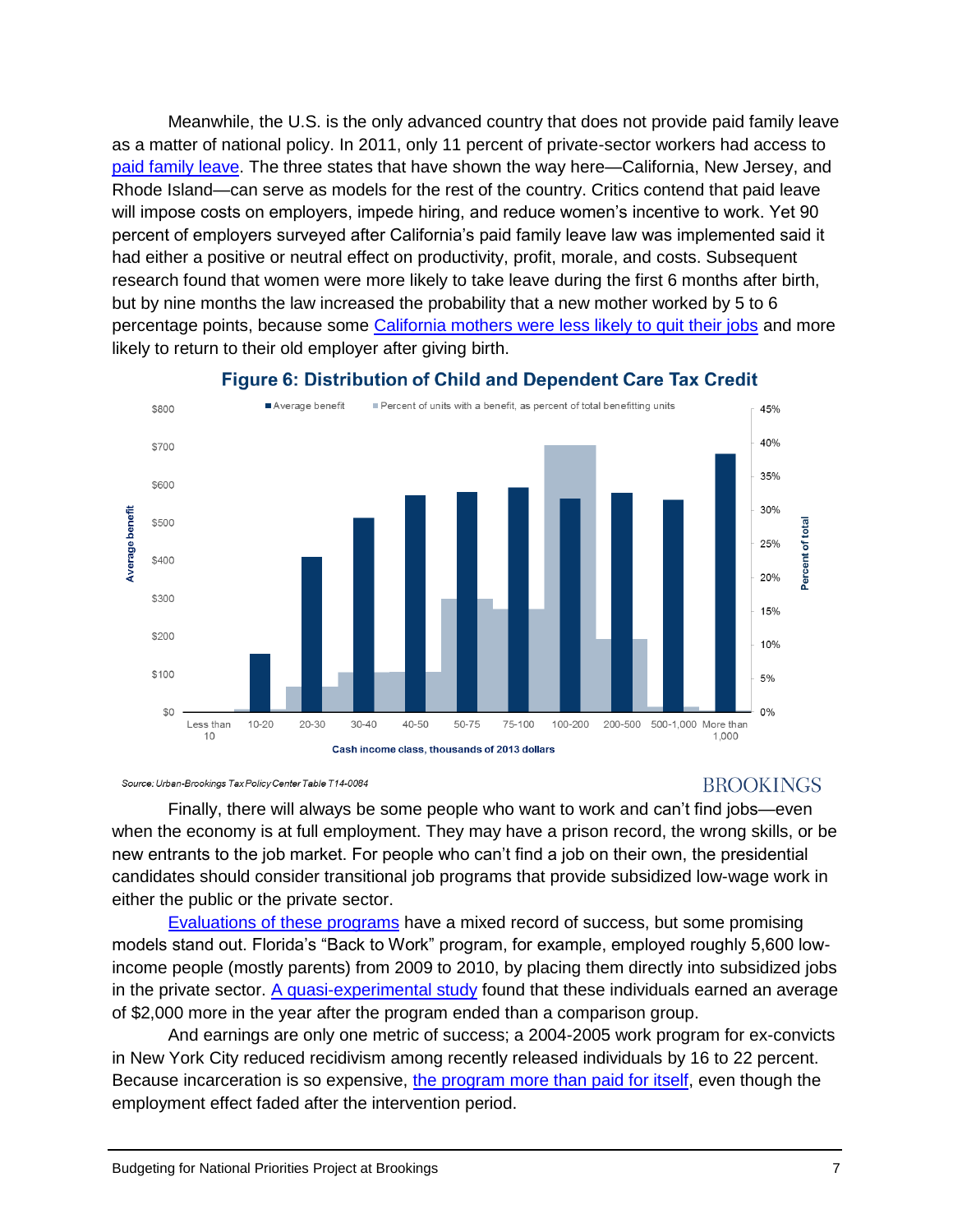These jobs also provide a way to identify which of the currently jobless are "truly unemployed" and how many are not interested in work. A transitional job offer could be tied to applications for extended unemployment insurance, for example, to reveal who has the greatest need for such assistance, while simultaneously screening out those who refuse to work and reducing program costs.

#### Marriage or a Stable Relationship before Children<sup>vi</sup>

The third prerequisite to forging an opportunity society is stable families. Too many young adults are having children before they have formed enduring ties with another adult and some are parenting children with more than one partner. Increasingly, it takes two paychecks to join the middle class; those who have children too soon and without a committed partner frequently end up not just with less education and job experience, but also without sufficient means to support a child on their own.<sup>Vii</sup> They end up [experiencing less social mobility](http://www.brookings.edu/~/media/research/files/reports/2015/01/improve-child-life-chances/improving_childrens_life_chances_through_better_family_planning_sawhill.pdf) and more poverty as a result; their children have poorer outcomes as well.

The solutions here are often nongovernmental and involve changing social norms around the importance of responsible, two-person parenthood.<sup>viii</sup> Nonprofit and faith-based organizations have a role to play. Some have called for a new generation of governmentsponsored marriage or relationship programs and for reducing marriage penalties in tax and benefit programs. But with some exceptions, these do not appear to be a cost-effective way to bring back the two-parent family.<sup>ix</sup> More promising are efforts to make the most effective forms of birth control (IUDs and implants) more widely available at no cost to women. IUDs and implants provide a virtually fool-proof way for couples to delay parenthood until they are committed to each other for the long term and feel ready to be parents.

#### **Conclusion**

The poverty rate in the U.S. has been stuck at around 15 percent for years. For the most part, politicians don't like to talk about poverty but they do recognize the importance of helping low-income families climb the ladder into the middle class. Mobility rates out of poverty are not high. About 40 percent of children born into the bottom quintile remain there as adults double the rate you would expect from chance alone.

Lack of access to quality education, joblessness, and family structure are three cause of poverty that the candidates need to address. Of the three, joblessness is the most urgent, but the others are critical to the nation's long-term health. We've suggested some steps that could be taken to improve opportunities for the poor in each of these three areas.

Many of our proposals would not only improve the life prospects of less advantaged children; they would pay for themselves in higher taxes and less social spending. The candidates may have their own blend of responses, but we need to hear less rhetoric and more substantive proposals from all of them.

<sup>&</sup>lt;sup>i</sup> Readers should take these graduation statistics with a grain of salt; see long version of this paper and the following for more:

[http://www.npr.org/sections/ed/2015/06/09/412939852/high-school-graduation-rates-the-good-the-bad-and-the](http://www.npr.org/sections/ed/2015/06/09/412939852/high-school-graduation-rates-the-good-the-bad-and-the-ambiguous)[ambiguous](http://www.npr.org/sections/ed/2015/06/09/412939852/high-school-graduation-rates-the-good-the-bad-and-the-ambiguous)

<http://www.npr.org/sections/ed/2015/06/12/411751159/the-story-behind-the-record-high-graduation-rate>

<sup>&</sup>lt;sup>ii</sup> Karl Alexander, Doris Entwisle, and Linda Olson, *The Long Shadow* (New York: Russell Sage Foundation, 2014). iffer a review of studies, see the Department of Health and Human Service's "Home Visiting Evidence of

Effectiveness" website: http://homvee.acf.hhs.gov/models.aspx

<sup>&</sup>lt;sup>iv</sup> Matthew Crellin, Darrell Aaron, David Mabe, and Courtney Wilk, "Catalyst for Competition: Performance-Based Funding in Higher Education: A case study of three states" (Boston: New England Board of Higher Education, 2011).